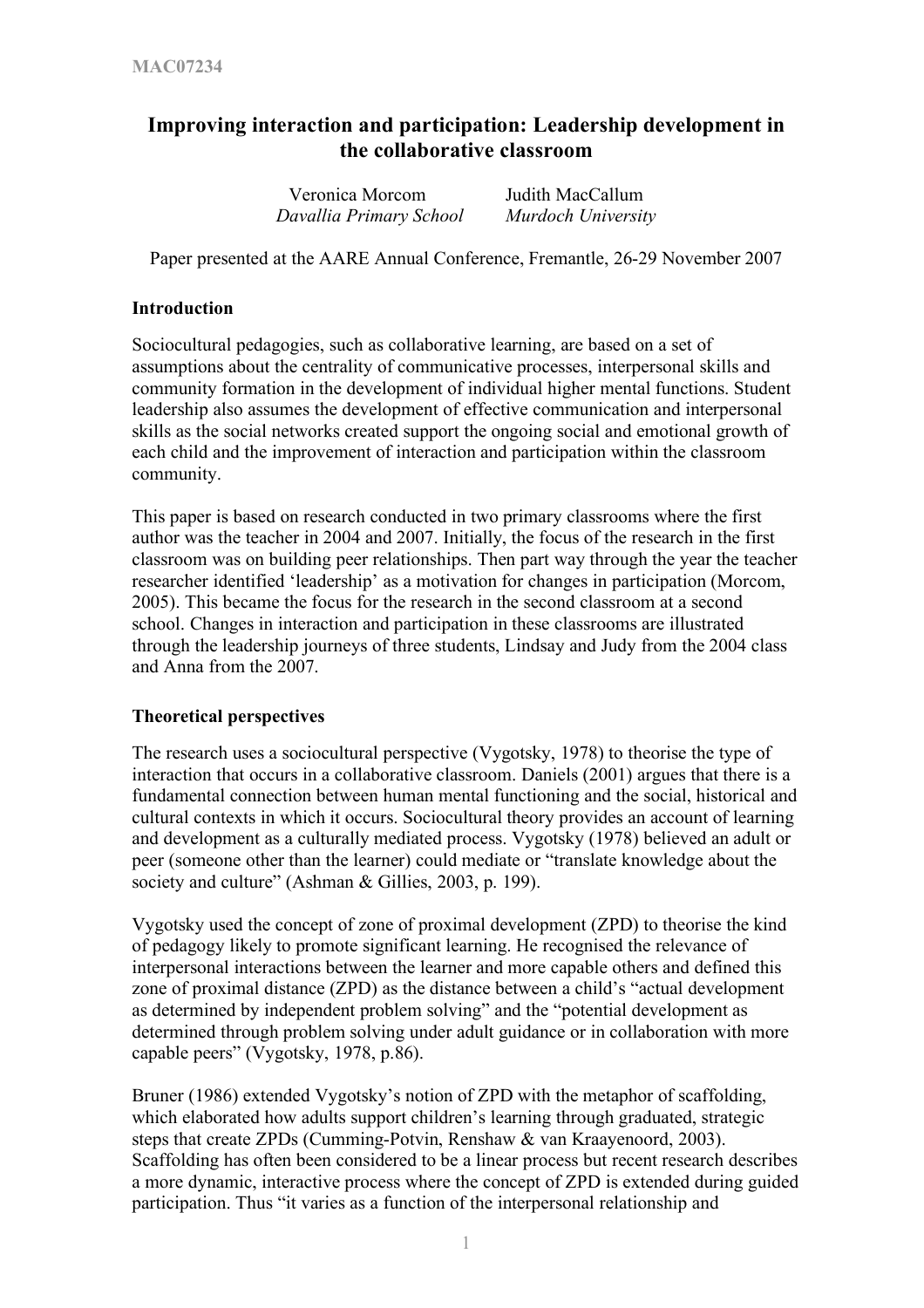interaction between participants rather than as a fixed attribute of the learner" (Cumming-Potvin et al., 2003, p. 57).

In the regular classroom, multiple ZPDs are operating, which are facilitated with the interactions of equal ability peers at a horizontal level and with the teacher/expert at a vertical level. In the context of this paper, which is based on two larger studies, ZPDs were operating and provided a feedback mechanism about the quality of peer relationships. This facilitated students' personal practical knowledge about how to be part of a community and the core shared values that were important to this community. Peers and the classroom teacher guided the process, where the individual took responsibility for their words and actions and gave justifications for their choices. However, the teacher's role was to progressively encourage students' social and emotional development by challenging their current ideas. Vygotsky (1978) argued that all "good learning is that which is in advance of development" (p.89) and the teacher's role was to maximise student learning by presenting activities that allowed this process to occur, with support.

## **Research aim**

The main aim of the research project was to examine children's motivational development in the primary school years through participation in specific instructional/social practices that provide opportunities for leadership in a collaborative learning community. This paper focuses specifically on student leadership within the context of a collaborative classroom, and how interaction and participation are improved through the development of supportive social networks. The conceptualisation of participation follows Rogoff's (2003) notion that "humans develop through their changing participation in the sociocultural activities of their communities" (p. 11). The research extends our understanding of how teachers can be strategic to improve student interaction and participation by teaching and promoting leadership skills within smaller social groups where leadership is not limited to academically and/or socially able students.

## **Values and leadership skills**

Collaboration was promoted, leadership and social skills were developed within small social groups and values were explicitly taught in the process of building a learning community. An understanding of the values that underpinned a collaborative classroom to promote student leadership became essential to improving interaction and participation. The Australian Government (2005) articulates general and abstract ethical principles, such as 'justice for all' and 'beneficence', in the policies about social justice and equal opportunities. In Western Australia, The Curriculum Council (1998), after a process of community consultation, established five core shared values as a general framework for teachers and students to foster democratic principles in their classrooms. These are considered to be fundamental values that are not changed by circumstance:

- 1. A pursuit of knowledge and a commitment to achievement of potential
- 2. Self-acceptance and respect for self
- 3. Respect and concern for others and their rights
- 4. Social and civic responsibility
- 5. Environmental responsibility. (Curriculum Council, 1998)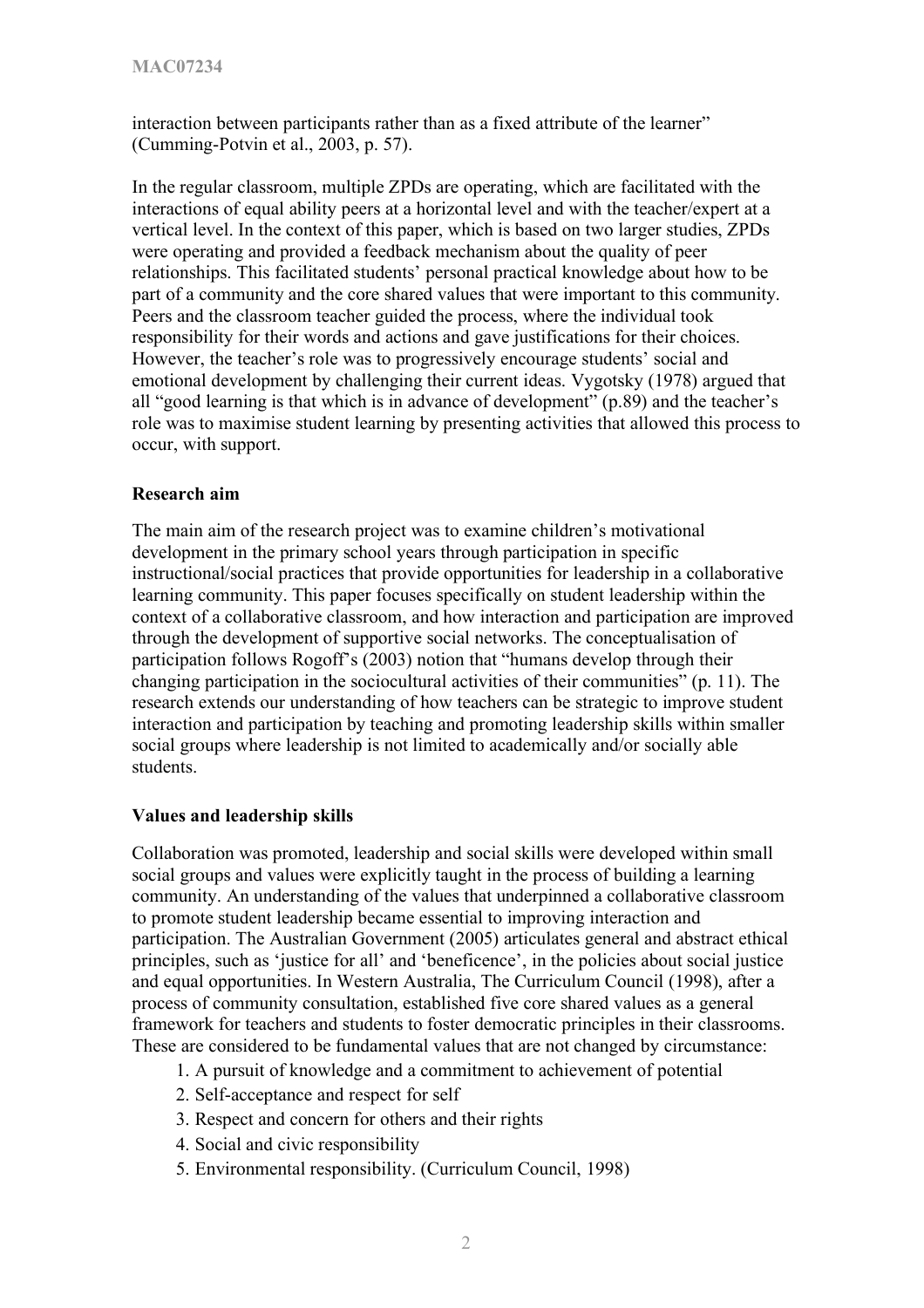Hogan (2003) asserts that when relationships are trusting there is a greater level of caring and sharing, because there is an underlying assumption that behaviour is based on good intentions. Therefore, one could argue that fostering trust in a classroom is critical to establishing positive relationships, but may require some skill for the facilitator. Rogers and Kutnick (1994) state that there is not adequate teacher training in the effective development of sound pedagogies that reflect current research on how to facilitate student learning using group work. Teachers and researchers often assume collaboration implies group work (Hart, 1992), which was planned by the teacher, so there is often a focus on students' lack of social skills. Hart's (1992) research has broadened this perspective to include spontaneous collaboration between students, which was not planned by teachers. The teacher researcher adapted Hart's framework for establishing a self-supporting environment to allow collaboration for many different purposes, which included developing leadership skills within the context of a safe, supportive and democratic classroom.

Gillies and Ashman (1996) support the teaching of collaborative skills to primary school children as their research showed that students who were trained to collaborate facilitated each other's learning, and were consistently more cooperative and helpful towards each other. They used more inclusive language and gave more detailed explanations to each other in their classroom-based work groups than those students who were only directed to help others, but not trained. Teaching social skills to improve interpersonal and communication skills was critical to building and maintaining trust and managing conflict.

Gillies'(2003) research points to explicitly teaching interpersonal skills, such as:

- Actively listening to each other during group discussions;
- Considering the other person's perspective on issues;
- Stating ideas freely without fear of derogatory comments;
- Being responsible for one's own behaviour;
- Constructively critiquing the ideas presented. (p. 38)

Interpersonal skills were actively promoted in the research classrooms (2004, 2007) to build communication skills and develop personal responsibility, as well as academic learning.

## **School context**

The two research schools had different characteristics in terms of each school's perception of community and this influenced the level and type of parent involvement at the two sites. School 1 (2004) was in a low socioeconomic area with increasing issues about bullying across the school. There was an emphasis on pastoral care and 'values education' became a school priority. School 2 (2007) was in a high socioeconomic area with low incidences of bullying. The school priority was 'higher order thinking skills'. The teaching styles at both schools were predominantly traditional. The students were not familiar with classrooms where teachers actively scaffolded and promoted collaboration through dialogue about what was valued as a classroom community to establish normative ground rules of trust and mutual respect.

## **Teaching and research elements**

Meaningful peer interaction is at the heart of the innovative practice in both classrooms. The teaching strategies explicitly promoted the collaborative development of shared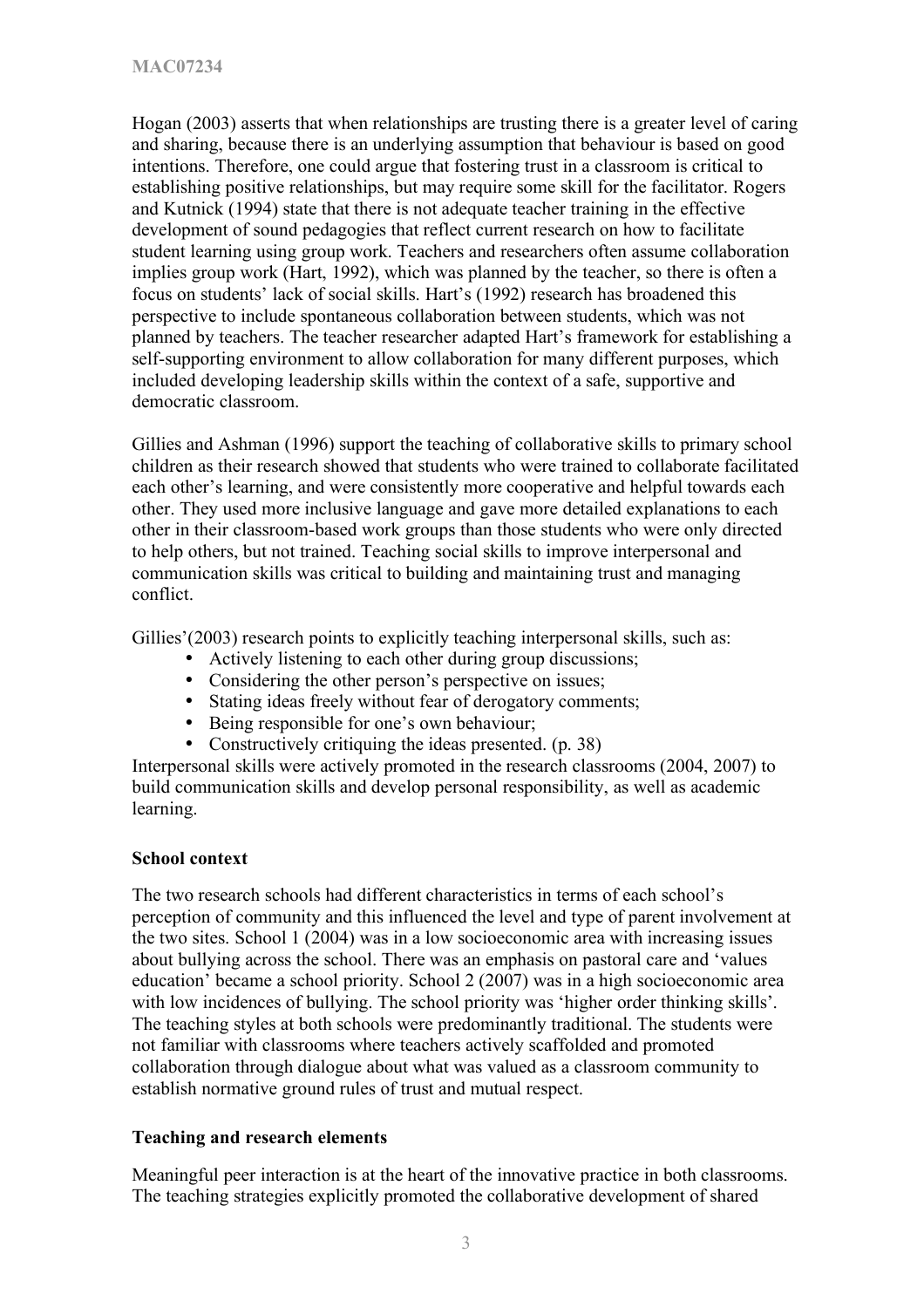knowledge and understanding; how to empower the individual to support and teach others; how to 'be your authentic self' in the process of creating effective learning communities through collaboration. Some of the instructional activities included: the daily social circle; class agreements; weekly class meetings and students' reflection logs. The teaching and research elements became authentic data sources (summarised in Table 1) that gave the perspectives of all stakeholders including, the teacher, parents and students, as well as the administration at the schools. The 'Y' charts, sociograms, student interviews and surveys, parent surveys and teacher observations are further discussed within the context of this paper.

| <b>Teaching and research elements</b>                                                                                                                                                                                                                                  | <b>Purpose</b>                                                                                                                                                                                                                                                                               |
|------------------------------------------------------------------------------------------------------------------------------------------------------------------------------------------------------------------------------------------------------------------------|----------------------------------------------------------------------------------------------------------------------------------------------------------------------------------------------------------------------------------------------------------------------------------------------|
| Class 'Y' charts<br>Chart has three parts: 'Looks like' - behaviours one<br>would see and body language; 'Sounds like' -<br>actual words that could describe the concept or the<br>conversations that may occur between students;<br>'Feels like'- emotional response. | To establish shared understandings.<br>$\bullet$<br>Strategy that uses students' own language and<br>$\bullet$<br>make links with their knowledge and that of<br>their peers (Bennett & Smilanich, 1994).                                                                                    |
| <b>Social circle</b><br>Children sit in a circle and say how they feel<br>Conducted daily in the classroom                                                                                                                                                             | Team building<br>$\bullet$<br>Building a 'caring culture'<br>$\bullet$                                                                                                                                                                                                                       |
| <b>Class meetings</b><br>Conducted once a week and both the teacher and<br>students write the weekly agenda                                                                                                                                                            | Both the teacher and students raise issues of<br>$\bullet$<br>concern about any aspect of classroom<br>Democratic process of participative decision-<br>$\bullet$<br>making (Glasser, 1969).                                                                                                 |
| Sociograms<br>Students nominate three peers they would like in<br>their new tribe.                                                                                                                                                                                     | The teacher created groups to promote new<br>$\bullet$<br>friendships and leadership contexts and<br>opportunities to develop these skills.                                                                                                                                                  |
| <b>Student interviews</b>                                                                                                                                                                                                                                              | Using photos of the social circle, class<br>$\bullet$<br>meetings and group activities the students were<br>asked to describe their understanding.                                                                                                                                           |
| <b>Parent interviews</b>                                                                                                                                                                                                                                               | To gain parent perspectives of changes in<br>$\bullet$<br>values, attitudes and behaviours of their<br>children in regards to friendship groups and<br>leadership skills.                                                                                                                    |
| <b>Teacher observations</b>                                                                                                                                                                                                                                            | Anecdotal notes taken daily of classroom<br>$\bullet$<br>interactions.                                                                                                                                                                                                                       |
| <b>Student reflection logs</b>                                                                                                                                                                                                                                         | Students wrote their personal reflections about<br>$\bullet$<br>classroom operations.                                                                                                                                                                                                        |
| Tribes/ social groups<br>(Gibbs, 2001)                                                                                                                                                                                                                                 | Social groups of 4-6 students were formed each<br>$\bullet$<br>term, based on the sociogram results and<br>teacher observations.<br>Peers elected a leader and a vice leader for the<br>$\bullet$<br>duration of the tribe.                                                                  |
| 'Lift ups' - peers and the teacher write and give<br>supportive comments to each other.<br>'Team member of the week', voted by peers, after<br>discussion in groups.<br>'Teacher encouragement awards' to demonstrate<br>the teacher is aware of students' efforts to  | Showing appreciation of others to build a<br>$\bullet$<br>caring culture<br>Acknowledging the efforts of peers who<br>$\bullet$<br>provide social and emotional support to others<br>or improve their behaviour or attitude.<br>Providing authentic opportunities for peers and<br>$\bullet$ |
| cooperate.                                                                                                                                                                                                                                                             | the teacher to build relationships.                                                                                                                                                                                                                                                          |

*Table 1* The teaching and research elements and their purpose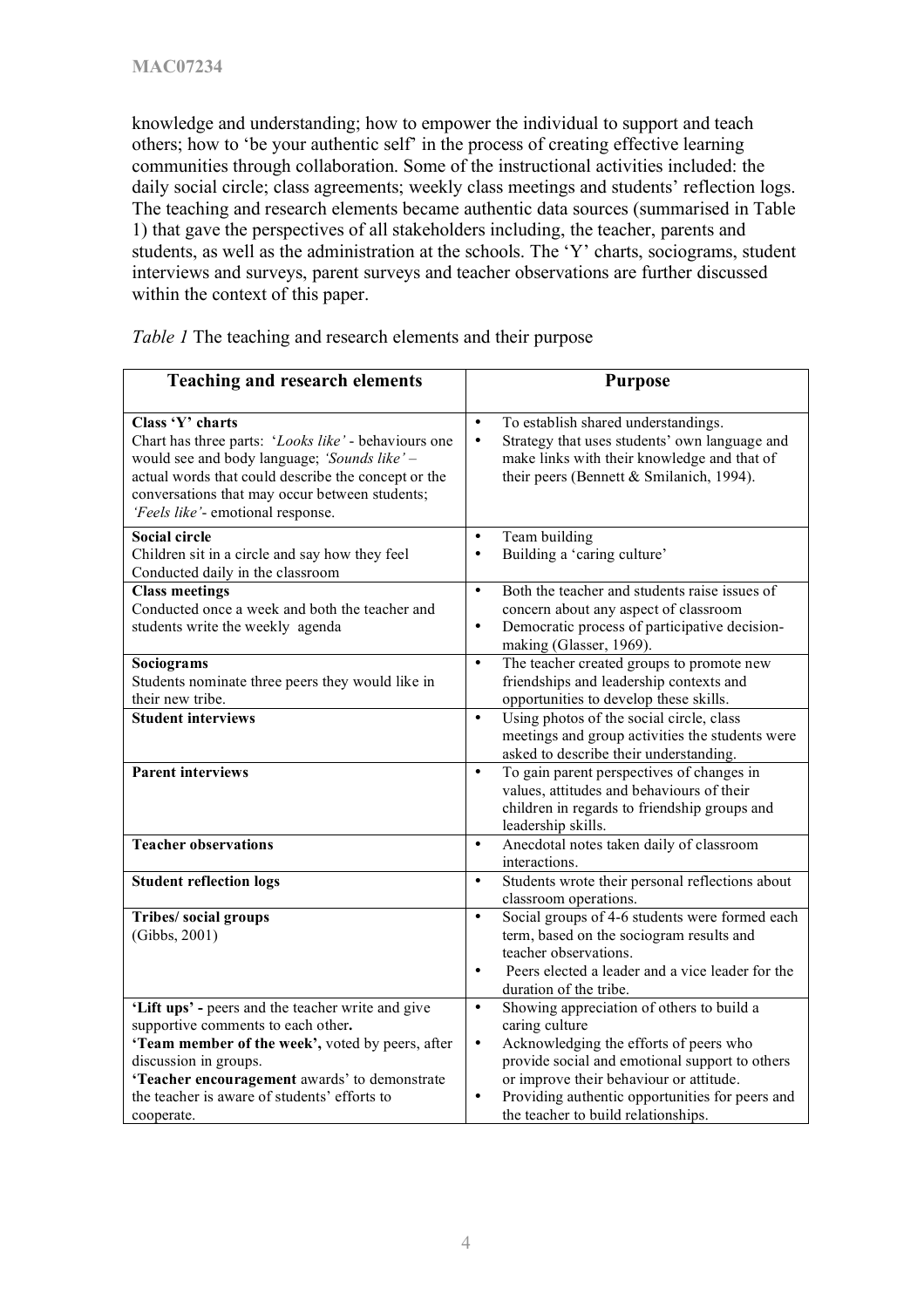The teacher scaffolded students' interaction in an ongoing manner through the social circles, class meetings, as well as in discussions with individual children and small groups. Examples of teacher scaffolds include:

It's OK to repeat and idea, you say I like that idea about…, and say your idea on top of it.

We need to be listening. How do we show that we are listening?

Being a leader is very challenging… [You could say] I'd rather be a team member. On the other hand, [you could say] it's been tough the last few weeks, I'm going to try harder and …

## **Research methods**

In line with the multidimensional nature of this research within a sociocultural framework, the researchers used multiple methods with data collection tools including: classroom observation; stimulated recall of classroom video segments; interviews/informal dialogue with children; reflective accounts of children, teachers, researcher and parents; sociometric surveys; school records of behaviour and documents related to school policies and classroom instructional practices.

In order to examine the leadership development, data from the 'Y' charts were used to document students' community knowledge of leadership skills initially, and student survey findings to detail the characteristics of leaders and team members several months later. The activities and processes of the classroom community over the year are described through tracking the changing participation of three students: Lindsay and Judy (School 1, 2004) and Anna (School 2, 2007).

## **Community knowledge of leadership skills**

During the phase of the study where leadership skills were promoted, students' understandings of what a good leader 'looks like, sounds like and feels like' were sought. Table 2 lists words/phrases from the two research classes (2004, 2007) where these baseline understandings became the students' shared knowledge and was permanently displayed in the classroom for future reference during class meetings, particularly when students were selecting new Tribe leaders.

There were common values that students repeatedly discussed and reinforced as being important to create a safe, caring and inclusive classroom community, such as being 'fair, honest, caring, persistent, respectful of self and others, cooperative and using common courtesies and manners'. The importance of having self control and being a good role model are embedded in these values for both groups. These 'Y' charts were the starting point for the classroom teacher to connect with students' prior knowledge and to be strategic to improve student interaction and participation by teaching and promoting leadership skills. When student leadership surveys were collated (see Table 3) the evidence confirmed that peers wanted leaders who could lead the group but who were also kind and friendly. Both classes were unanimous that they wanted fewer arguments so smaller group sizes were popular.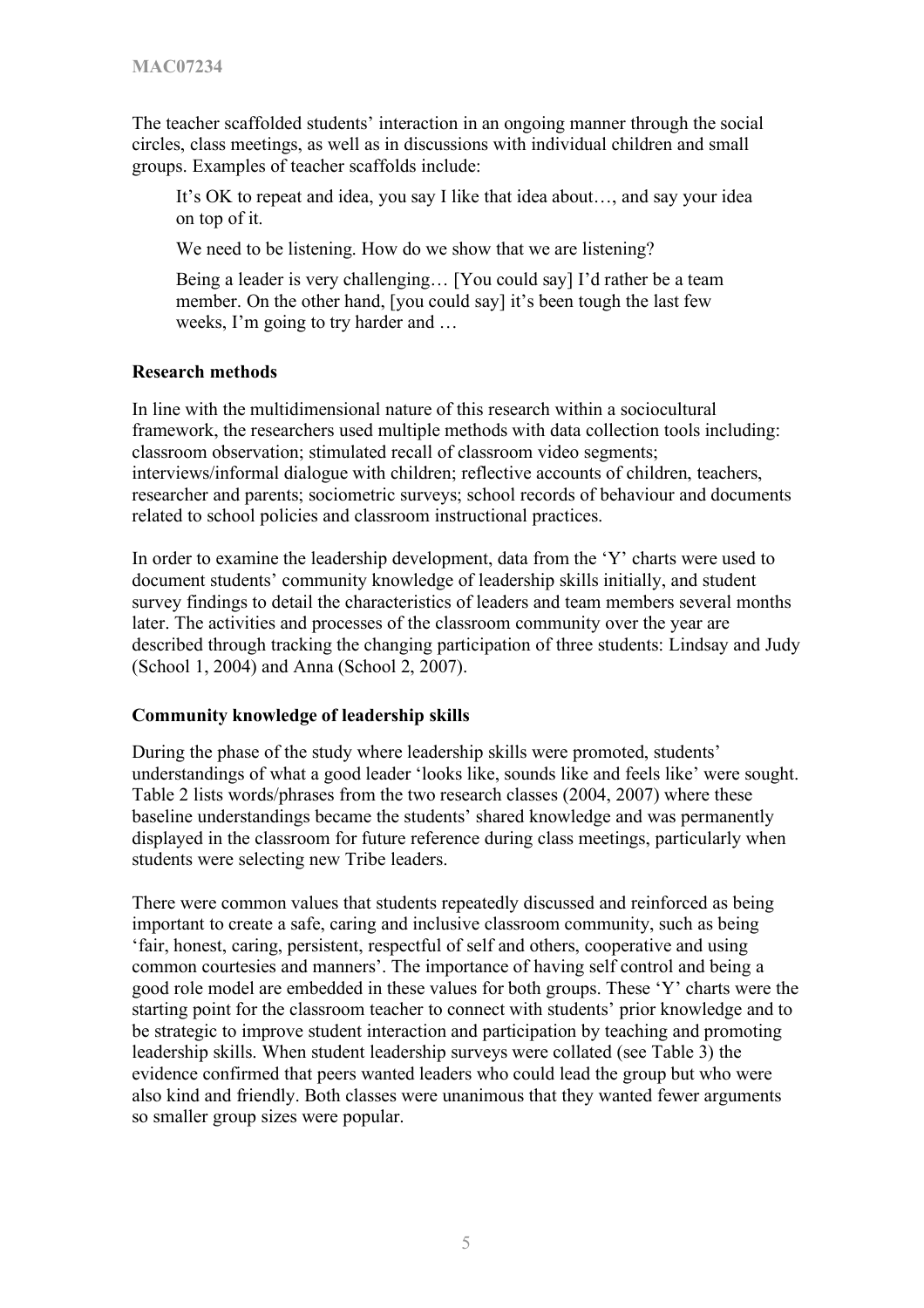| 'Y' Charts         | 2004 Year 4/5              | 2007 Year 3                               |  |
|--------------------|----------------------------|-------------------------------------------|--|
| <b>Looks like</b>  | Fair                       | <b>Being fair</b>                         |  |
|                    | Good role model            | Good role model                           |  |
|                    | Self control               | <b>Having self control</b>                |  |
|                    | <b>Finishes work</b>       | <b>Finishes work</b>                      |  |
|                    | <b>Caring person</b>       | <b>Encourages and helps others</b>        |  |
|                    | Listens to team            | Working together                          |  |
|                    | Doing personal best        | Being calm                                |  |
|                    |                            | Good attitude towards work                |  |
| <b>Sounds like</b> | <b>Tells the truth</b>     | <b>Honest words</b>                       |  |
|                    | Asks everybody's opinion   | What do you think?                        |  |
|                    | <b>Negotiating</b>         | <b>Negotiating with others</b>            |  |
|                    | <b>Encouraging others</b>  | Using 'lift ups'                          |  |
|                    | Enthusiastic               | How do you feel?                          |  |
|                    |                            | That's a good idea!                       |  |
|                    |                            | Speaking respectfully                     |  |
|                    |                            | Using manners                             |  |
|                    |                            | Using people's names                      |  |
| <b>Feels like</b>  | Supported by team          | <b>Supported</b>                          |  |
|                    | <b>United</b>              | <b>United</b>                             |  |
|                    | Teamwork                   | Happy                                     |  |
|                    | Respected by group members | Safe                                      |  |
|                    | Takes responsibility       | Listens to others first because they feel |  |
|                    |                            | respect                                   |  |
|                    |                            | Takes pride in one's own achievements     |  |

*Table 2* Knowledge of what a good leader 'looks like, sounds like and feels like' from 'Y' charts for two class groups in 2004 and 2007

*Table 3* Summary of student views about their leaders and tribes from student surveys for two class groups in 2004 and 2007

| <b>STUDENT</b>                                                                 | <b>REASONS</b>                                                  | <b>REASONS</b>                                                                                                    | How I helped the                                                                                                               | <b>Size of Tribe</b>                                                    |
|--------------------------------------------------------------------------------|-----------------------------------------------------------------|-------------------------------------------------------------------------------------------------------------------|--------------------------------------------------------------------------------------------------------------------------------|-------------------------------------------------------------------------|
| <b>SURVEYS</b>                                                                 | to vote for                                                     | not to vote for                                                                                                   | leader                                                                                                                         |                                                                         |
|                                                                                | <b>leaders</b>                                                  | the leaders                                                                                                       |                                                                                                                                |                                                                         |
| <b>2004</b> (8.7.04)<br><b>Year 4/5</b><br>27 students<br>completed<br>surveys | They are:<br>kind and<br>friendly<br>able to do<br>٠<br>the job | They are:<br>mean<br>not<br>٠<br>responsible                                                                      | Both groups helped<br>their leaders by:<br>Cooperating<br>Helping with jobs<br>٠<br>Listening<br>٠<br>Giving ideas             | $8 - 7$ votes<br>$6 - 15$ votes<br>$4-6-4$ votes<br>Don't care - 1 vote |
| 2007(7.5.07)<br><b>Year</b> 3<br>21 students<br>completed<br>surveys           | They are:<br>responsible<br>caring<br>٠                         | All but one<br>student agreed<br>with their<br>leadership choice<br>and they were<br>happy with their<br>leaders. | Helping others<br>with their work<br>The Year 3 class had a<br>greater emphasis on<br>Self Control and Self<br>Responsibility. | $4-6 - all students$                                                    |

The sociograms and teacher observations were used to create social groupings that catered for students' differential social, emotional and academic needs. The two research classes (2004, 2007) had very different baseline starting points in their communication skills, social networks and their level of commitment to pro social values. The teacher allowed the 2007 class to select all leadership roles because their baseline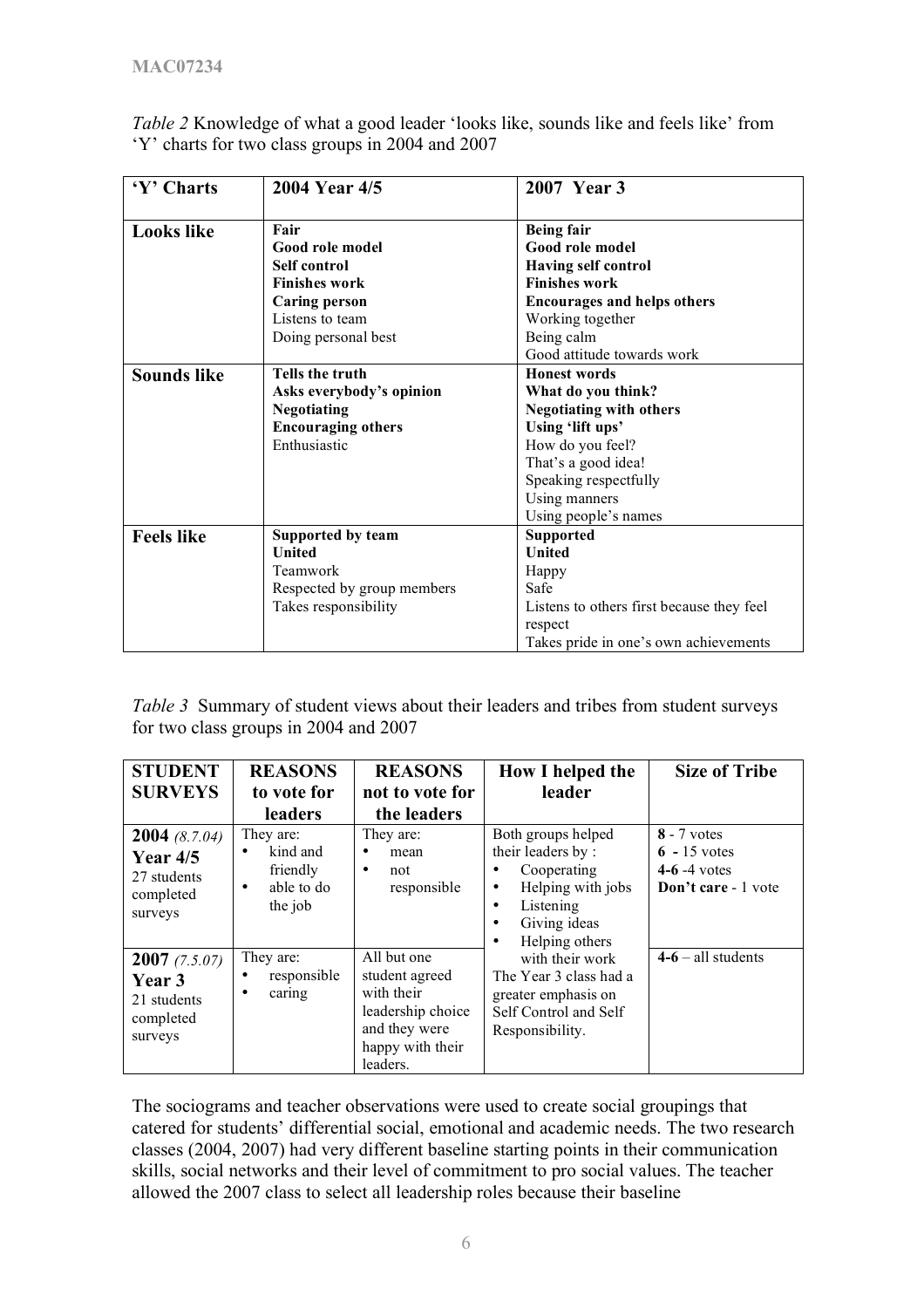communication and interpersonal skills were more developed and they had stronger established social networks, with little evidence of bullying. The 2004 class was formed with students who came from *nine* previous classes, in contrast to the 2007 class, which was formed from *two* previous classes, so one could argue this could account for the variation in number of friendships that were already formed and how well the students cooperated. The teacher chose the first four leaders for Tribes 1 (2004) and peers selected their leaders for the rest of the year for Tribes 2, 3, 4  $\&$  5 and vice leaders for Tribes 4  $\&$ 5. The students from the 2007 class chose their own leaders and vice leaders when the first tribes were formed. In the majority of instances, this selection process provided the basis for leaders' authority and influence within their groups to support the norms of the classroom.

#### **Student leadership development**

The student leadership stories chosen for this paper exemplify leadership skills 'in action' within the complex social nature of relationships that evolved as the year progressed. Leaders such as Lindsay and Judy (2004), and Anna (2007) were not always confident or academically and socially able but, with peer support, they would develop these skills. They had other qualities which were also valued by their peers such as persistence, a sense of humour, a caring and compassionate nature and being a good listener. This was evident in the writings of their peers in their reflection logs. Lindsay was an academically able student from year 5 who was underachieving at school; did not value his talents and was part of a social group that bullied and intimated other students. Judy was a quiet, mature year 4 student who lacked confidence in her abilities; had few friends and was mainly on the fringes of the year 4 female students who often argued with her and excluded her from their group. Anna was a polite and caring student, who was a good listener but lacked confidence in her abilities and was not perceived by her mother to be 'leadership material' in term 1. Table 4 shows the timeline of the significant social connections that scaffolded the changes in these students' behaviour and confidence in their abilities. Evidence came mainly from researchers', peers' and parents' observations of behaviour and students' self reflections about how they felt as a leader.

## **Lindsay's story**

## *Before leadership*

Lindsay was a year 5 student (10yeras old) who had friendships in peer groups who participated in both anti and pro social behaviours. At the beginning of the year he had more friends in the former group who bullied and intimidated a smaller group of peers in the same class. Lindsay was very competitive, motivated to win and made new friends during the first round of Tribes who did not participate in anti social behaviour. Friendships with Dean and Daren in Tribes 1 and Eileen in Tribes 2 provided peer scaffolds, which would have a lasting influence on his attitudes and values throughout the year and impact on his behaviour.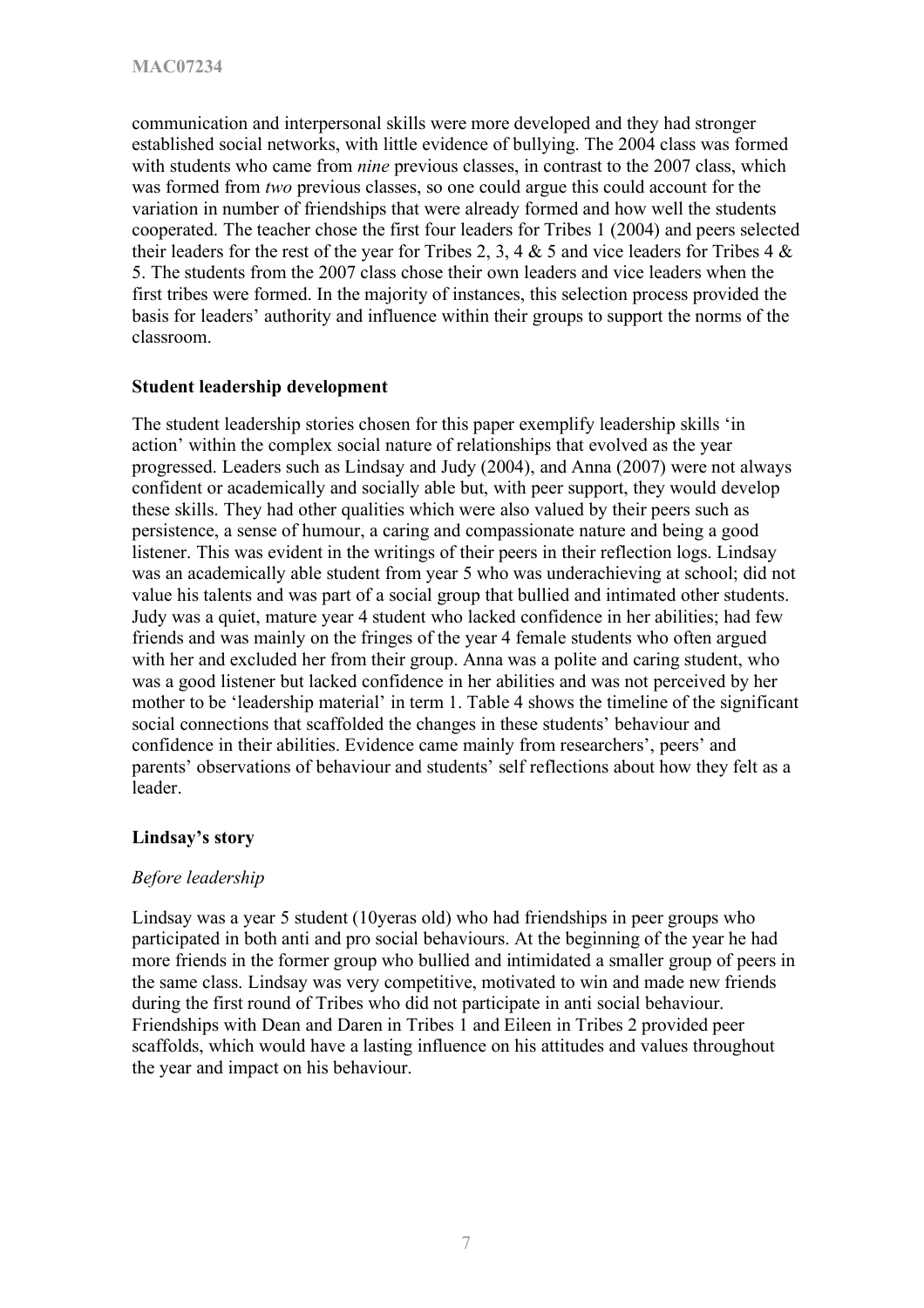|                                              | LINDSAY $(2004, year4/5)$<br>class)<br>Year 5 student                                                                                                                                                                                                                                                                                                                                                                         | $JUDY$ (2004, year 4/5 class)<br>Year 4 student                                                                                                                                                                                                                                            | <b>ANNA</b> (2007 year 3)<br>class)                                                                                                                                                                                                |
|----------------------------------------------|-------------------------------------------------------------------------------------------------------------------------------------------------------------------------------------------------------------------------------------------------------------------------------------------------------------------------------------------------------------------------------------------------------------------------------|--------------------------------------------------------------------------------------------------------------------------------------------------------------------------------------------------------------------------------------------------------------------------------------------|------------------------------------------------------------------------------------------------------------------------------------------------------------------------------------------------------------------------------------|
| Term 1<br><b>Tribes 1</b>                    | Lindsay's first three new<br>friends were pro social<br>students who were good role<br>models. Eileen was the leader<br>of his tribe who was selected<br>by the teacher. Outside his<br>tribe Lindsay made new<br>friends with Dean and Daren<br>who were also leaders and<br>socially well connected.<br>Lindsay's behaviour in the<br>playground was anti social<br>with Denis who was not in his<br>tribe.                 | Judy and Wendy were in<br>this tribe but were not<br>friends because Wendy<br>tended to be bossy. Judy had<br>friends in other classes with<br>whom she socialised in the<br>playground.                                                                                                   | Anna was a caring and<br>hardworking student.<br>John was often off task<br>and uncooperative in the<br>same tribe.                                                                                                                |
| Term 2<br><b>Tribes 2</b>                    | Lindsay was selected by his<br>peers, Eileen (most popular<br>girl in the class with both<br>genders) and <b>Daren</b> to be the<br>leader. Wendy, a year 4<br>student, was also in this tribe<br>and they often argued. Outside<br>his tribe Lindsay continued to<br>develop his friendship with<br>Dean. Lindsay's behaviour in<br>the playground was more pro<br>social.                                                   | Judy started to develop new<br>friendships in her tribe, with<br>two year 5 girls who were<br>also Eileen's friends<br>(outside this tribe). These<br>girls displayed more mature<br>behaviours. These<br>friendships widened Judy's<br>social circle.                                     | Anna was leader<br>(selected by peers). She<br>was patient and a good<br>listener. She was<br>challenged with the<br>behaviour of John, who<br>did not show her respect.                                                           |
| Term 3<br><b>Tribes 3</b><br><b>Tribes 4</b> | Lindsay and Daren voted for<br>Jack as their leader but did<br>not support his leadership.<br>Lindsay did not participate in<br>anti social behaviour in the<br>playground but was<br>uncooperative in the<br>classroom when Jack tried to<br>lead the group.<br><b>Before Tribes 4 Lindsay</b><br>requested to be in the same<br>tribe as Dean. Denis was also<br>in this tribe and continued to<br>behave in an anti social | In Tribes 3 Judy made<br>another new year 5 friend,<br>Claire, who did not have too<br>many friends herself but was<br>caring and hardworking.<br><b>Judy</b> was selected by<br>Lindsay and Dean, to be the<br>leader. Wendy and Denis<br>were also in this tribe.<br>Wendy became Judy's | For the rest of the year<br>Anna did not take on<br>another leadership role<br>but supported her peers<br>throughout their<br>processes. She<br>participated regularly in<br>class meetings and gave<br>ideas to assist her peers. |
| Term 4<br><b>Tribes 5</b>                    | manner. Lindsay did not<br>participate with him.<br>Lindsay was elected leader by<br>his peers, which included his<br>friends Daren and Judy.<br>Judy's friend, from Tribes 3,<br>Claire became vice leader.                                                                                                                                                                                                                  | friend. Denis reconsidered<br>his anti social behaviour.<br>Judy's parent surveys<br>document a shift in parental<br>perception about Judy's<br>abilities.                                                                                                                                 |                                                                                                                                                                                                                                    |

*Table 4* Timeline of the critical social connections for Lindsay, Judy and Anna

Tribes 1 (term 1), was a positive experience for Lindsay who received compliments and social rewards from his peers and the tribe leader, Eileen, who valued his academic ability and sense of humour. Comments such as those from Henry (year 4) and Eileen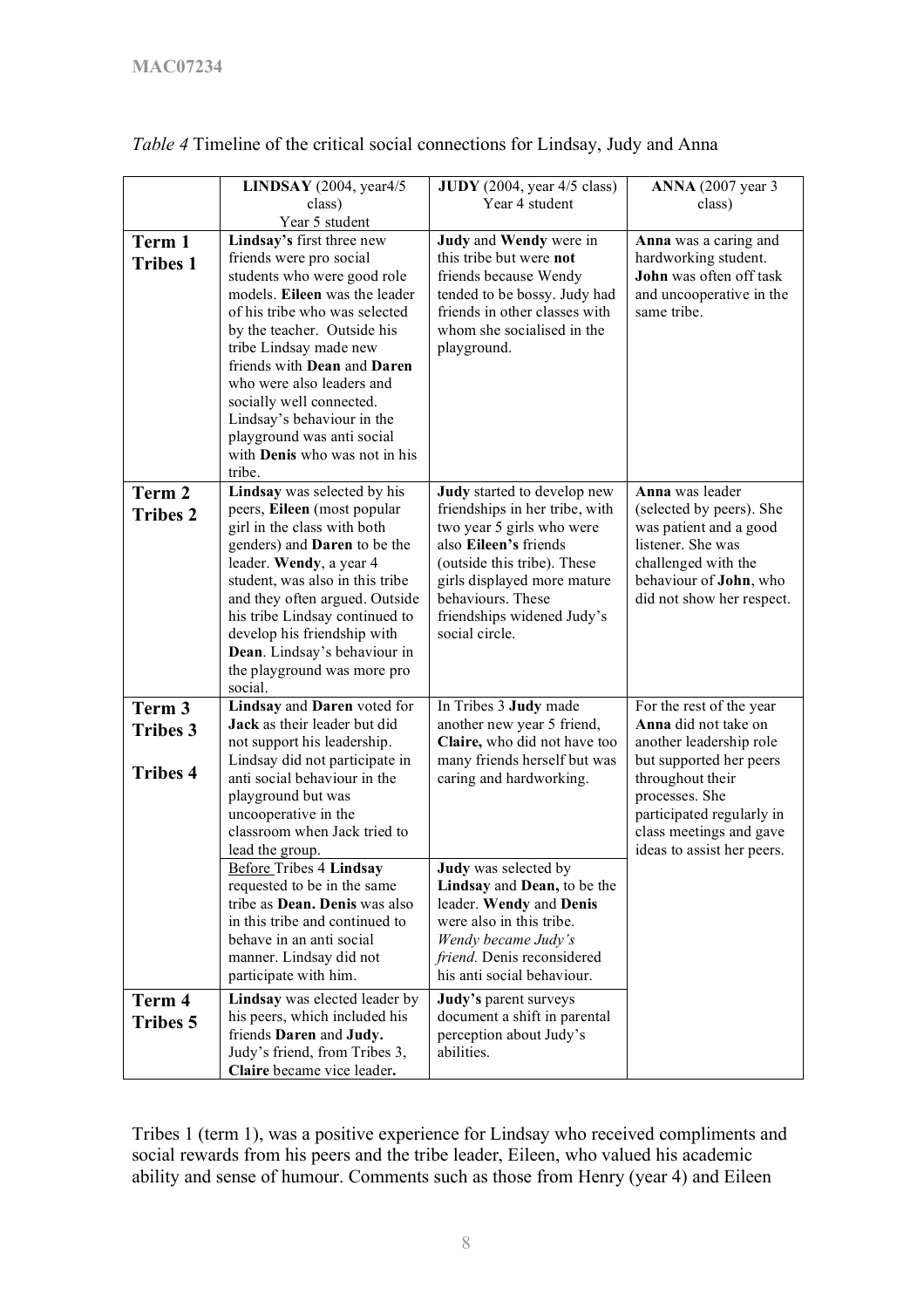(year 5) reflect their recognition of Lindsay's sporting and academic abilities, but also the initial challenges faced by Eileen in Tribes 1 when Lindsay was part of her team.

You are a nice friend. You are good at getting people out by underarm at cricket. (Henry, 'lift up' card, 22.11.04)

I have been leader (Tribes 1) and it was hard to get Lindsay and Michael to do things because they took their time on purpose to get the tribe annoyed. They don't do that anymore. I like Lindsay. He's funny. (Student interview, Eileen, 10.11.04)

One could argue that Lindsay may not have valued such feedback if it was not given to him by peers whom he respected but were also his friends. The fact that Lindsay's social circle now included students who were effective leaders, respected by their wide circle of friends and became his friend too was the catalyst for Lindsay's change in attitude and behaviour. He examined his behaviour and understood that there were pro social means of being noticed by peers, which maintained positive relationships and friendships. The importance of developing these friendships is illustrated in the first round of tribes where Lindsay joined the social circles of two of the most popular members of the class, Dean and Eileen (year 4 and year 5 students respectively), early in the year which had the potential to widen his circle of friends if he chose to change his anti social behaviours. Dean and Eileen received many nominations from peers, as evidenced in the sociograms, and they were both positive role models. They were both chosen by the teacher to be leaders in the first round of tribes. Eileen had a major influence on all relationships in the classroom with both genders during Tribes 1 and for the rest of the study in 2004.

#### *During leadership*

The social connections formed in Tribes 1 between two leaders Eileen (who was now in Tribes 2 with Lindsay) and Dean (who was still outside his tribe), continued to have a positive influence on Lindsay's perceptions of peers such as Wendy, who was also in Tribes 2 with him. Wendy displayed annoying behaviours which challenged Lindsay, as the leader, to address peer social difficulties with empathy and tolerance and taught him what effective leadership entailed. When Lindsay was voted leader during Tribes 2 he had the full support of his team, which included high status students such as Daren and Eileen, which resulted in an increase in his friendship circle. He worked hard with Daren, and gained the respect and friendship of Eileen, who was happy to scaffold Lindsay in how to be an effective leader.

#### *After leadership*

Cooperation did not follow a linear process because the new tribes created new contexts and opportunities for new partnerships and alliances. The sociograms provided evidence of Lindsay's continuing friendships with class members who bullied others, such as Denis and Michael, as well as a trend of increasing his social circle beyond this group. Lindsay's dilemma became one of choosing his friendships groups that would maintain his increased social status and peer respect while not alienating his old friends. During Tribes 3 Lindsay and Daren (Lindsay's new friend this year) both chose to behave in an antisocial and disruptive manner and Jack (who wanted to be Daren's friend and was chosen as the leader by Lindsay and Daren), all risked being ostracised by the larger pro social group in the class. Jack was a year younger than Daren and Lindsay but his schoolwork demonstrated that he was a high achiever. In previous tribes, both Daren and Lindsay took pride in their work and produced high standards (Teacher observations,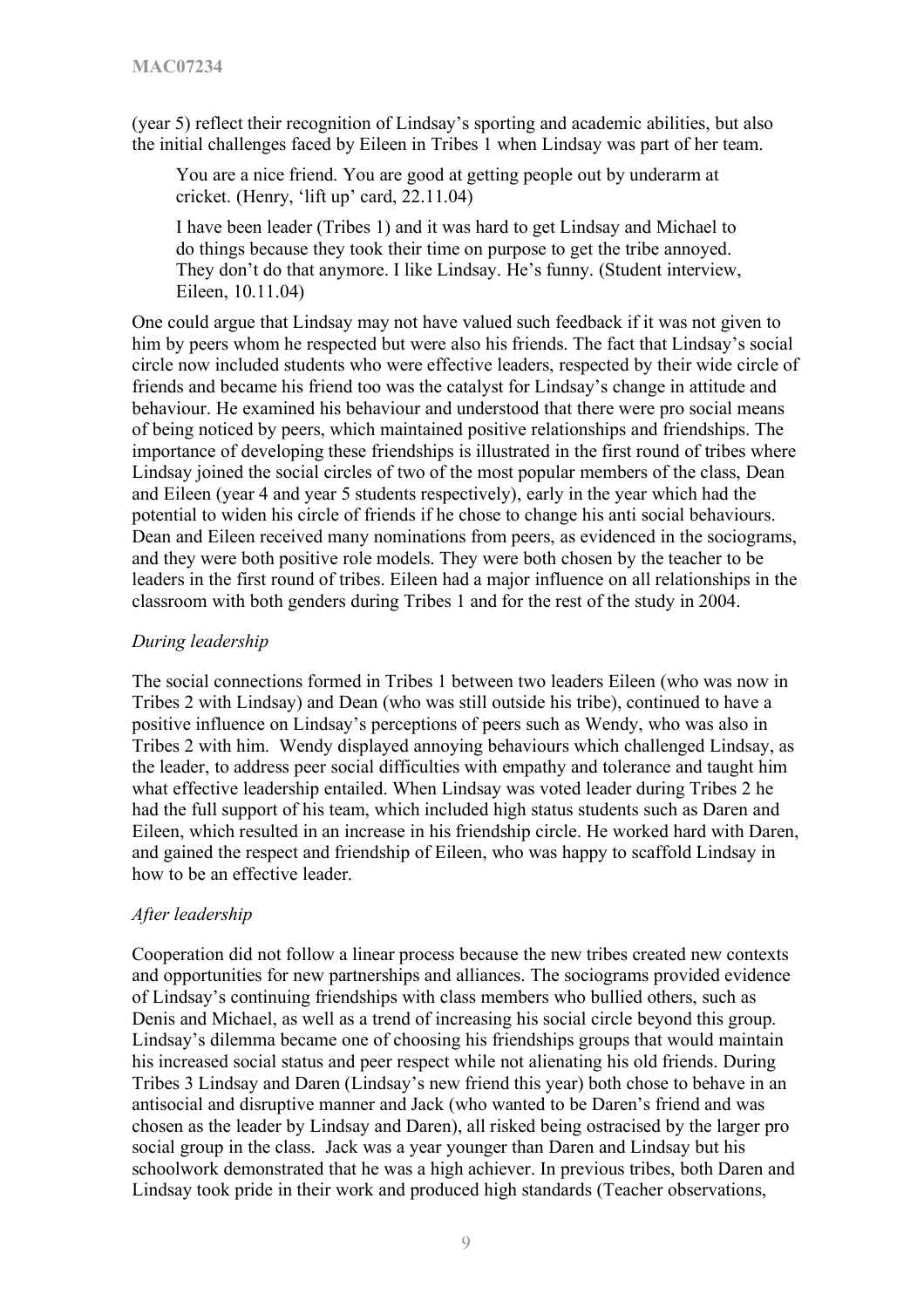Term1 & 2, 2004). Daren and Lindsay did not support Jack's leadership and Jack stated he did not want to be the leader anymore because it was too challenging and he did not enjoy it. In contrast to Jack's leadership, the other three tribes supported their leaders, who were mainly shy and unassertive students.

#### *Lindsay - changing patterns of participation*

The experience of Tribes 3 motivated Lindsay to re-evaluate his position for Tribes 4 (Teacher observations, Term 2, 2004). Lindsay's self awareness had developed to such an extent that he recognised the difficulties of trying to be a part of a social group that had not adopted the pro social values promoted in the classroom. If he was away from this group in the classroom he could remain friends with them and continue to stay on task and work hard, which was valued by him and his new friends. Lindsay made a private verbal request to the teacher that he was placed with Dean in Tribes 4 because he would behave and help Dean with his work. Dean was a friendly and caring student who had a sense of humour and did not take life too seriously. Dean's qualities were recognised and respected by peers from both genders, including Lindsay who wrote this card to Dean at the end of the year.

You are a good friend and you're really funny. You protect your friends from other people and you make lots of friends. We all like you as a friend'. (Lindsay's card to Dean, 6.12.04)

The teacher's tacit knowledge of these students allowed different spaces to be created with the changes in tribes, for lasting personal growth. Lindsay continued to mature and make responsible choices. He was voted twice by his peers to be a leader. He proved to be a responsible and empathetic leader and other observers such as peers, school staff and his parent noted changes in Lindsay's behaviour as his mother commented on how he had 'kept his nose clean' and his academic work was excellent (Teacher observations, Term 4). Lindsay refined his understandings of leadership as he interacted and reflected on his actions and those of his peers in another leadership role in Tribes 5, where he was supported by Judy, who was his leader in Tribes 4. Lindsay came to understand that effective leadership was more about the 'self responsibility' than being in 'control' of others.

A good leader is kind, not bossy, doesn't get into trouble and leads with a good example (Student leadership survey, Lindsay, 25.11.04)

I learnt stuff about other people, if they are being left out, and if people are not getting along. When I listened to other people's problems I started to think for myself and I would sort out my problems. (Student interview, Lindsay, 10.11.04)

He also maintained his social connections with Denis but did not participate in his anti social behaviour. He sent this card to Denis at the end of the year.

You're a good friend and you have a good sense of humour. You are very protective to your friends and you are fun to play boxing and other games. ('Lift-up' card from Lindsay to Denis, 3.12.04)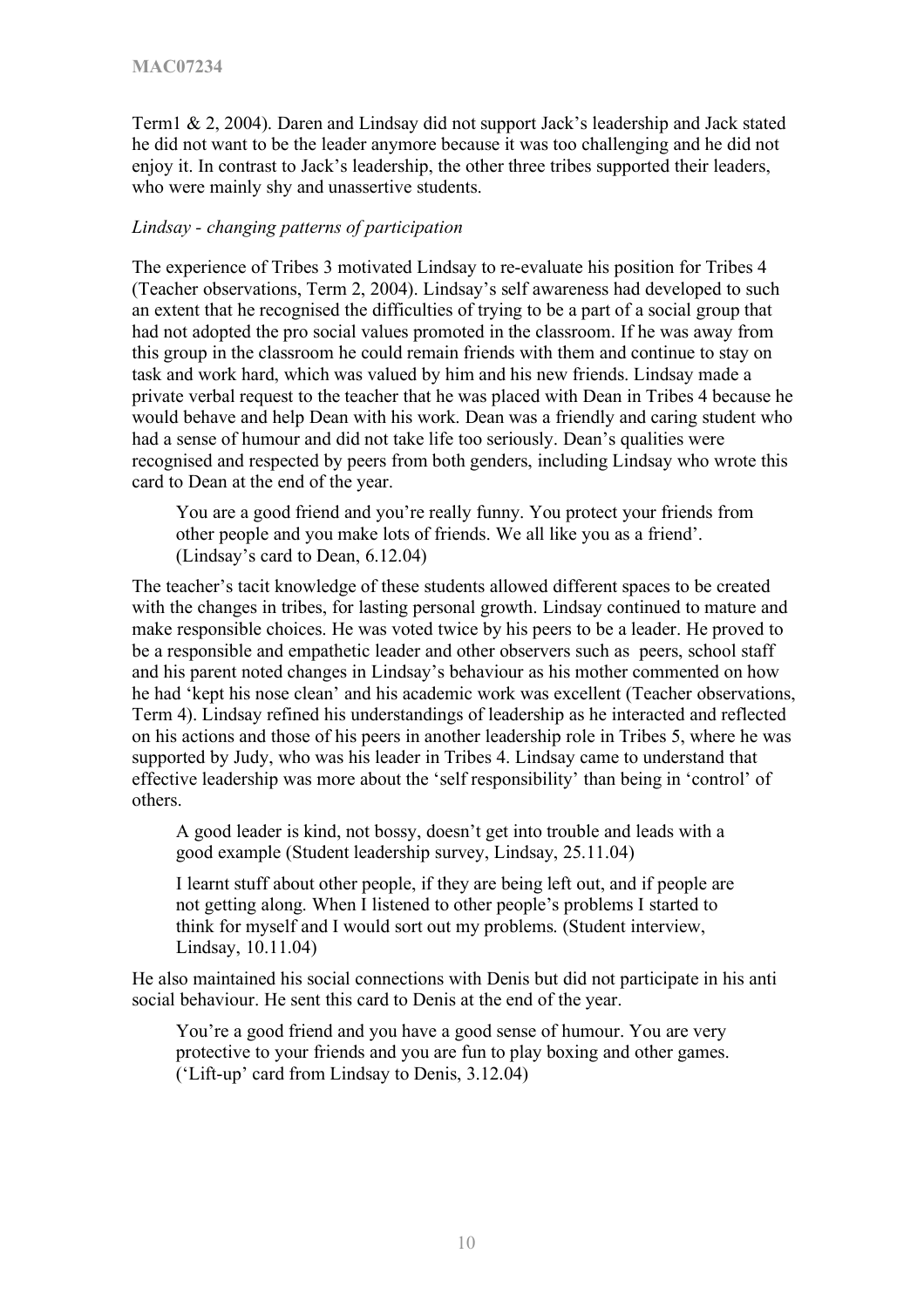# **Judy's story**

## *Before leadership*

Judy expressed leadership aspirations early in the year (Student reflection log, 29.4.04), which were not realised until Tribes 4, term 3, later in the year, when she was voted leader by Lindsay, Dean, Wendy, Denis and Joey. She was a responsible student who did not participate in anti social or uncooperative behaviour. She had limited friendships and lingered on the fringes of her peer group, whose behaviour was immature and uncooperative on many occasions. She often chose to disconnect from this behaviour and be alone as she stated that it was just 'too difficult to handle at times'.

## *During leadership*

Judy had realised that leadership is not about 'power' but responsibility. She stated that she wanted to experience the 'responsibility' of being a leader and realised that you do not have much more power than the other people in the tribe (Student reflection log, 18.11.04). Judy's leadership coincided with Lindsay requested to be with Dean because he was aware of changes he needed to make to align himself with the positive values held by the majority of the class. Lindsay and Wendy had not cooperated in past tribes together because Lindsay had experienced her 'annoying behaviours'; Wendy was also changing and decided to cooperate and became friends with Judy in this tribe. At the point when both Lindsay and Wendy decided to cooperate; Denis persisted with bullying behaviours and Judy had the support of her vice leader Joey, who wanted the tribe to cooperate. It is interesting to note that Judy did not receive any nominations from her peers for Tribes 4 but the other tribe members had at least one of their three preferences from the sociogram results, so they had the opportunity to select friends for leaders, as opposed to 'neglected' students such as Judy. Judy's peers were astute enough to recognise her leadership qualities, such as a caring nature and a willingness to listen to others. Judy also reflected that she played the role of a 'helper' in groups and tried to 'listen and think and put it into my words so people will understand' (Student reflection log, 30.11.04).

Judy's found her leadership role was increasingly challenging, as she reflected each week in her reflection log with her tribe and made the following comments. She persisted and formed an effective working relationship with Joey, her vice leader, who was also a low status student. During weeks 1, 2  $\&$  3 she stated 'things are going well' but as Denis, a student with a reputation for bullying challenged her, she reflected in week 4 'I am not doing the best with my group'. She tried to 'reason' with Denis and was perceived by Lindsay and Daren as being 'bossy' and Judy stated in week 5 'I am trying to please them but I can't and I don't know how'. By the end of week 6 Judy reflected on the improvements in her tribe and her increase in self-confidence: 'we don't talk as much and our work is good. I think being a leader has made me more confident'.

## *After leadership*

Judy's development of leadership skills and confidence are also reflected in the three surveys her mother completed throughout the year. There was a growing trend of parental interest in the value of their child having the opportunity to be a leader, to develop skills which improved their relationships and translated into harmonious relationships with their siblings at home. The positive parental responses increased in number from '22 to 25 to 27' respectively over the three parent surveys for their children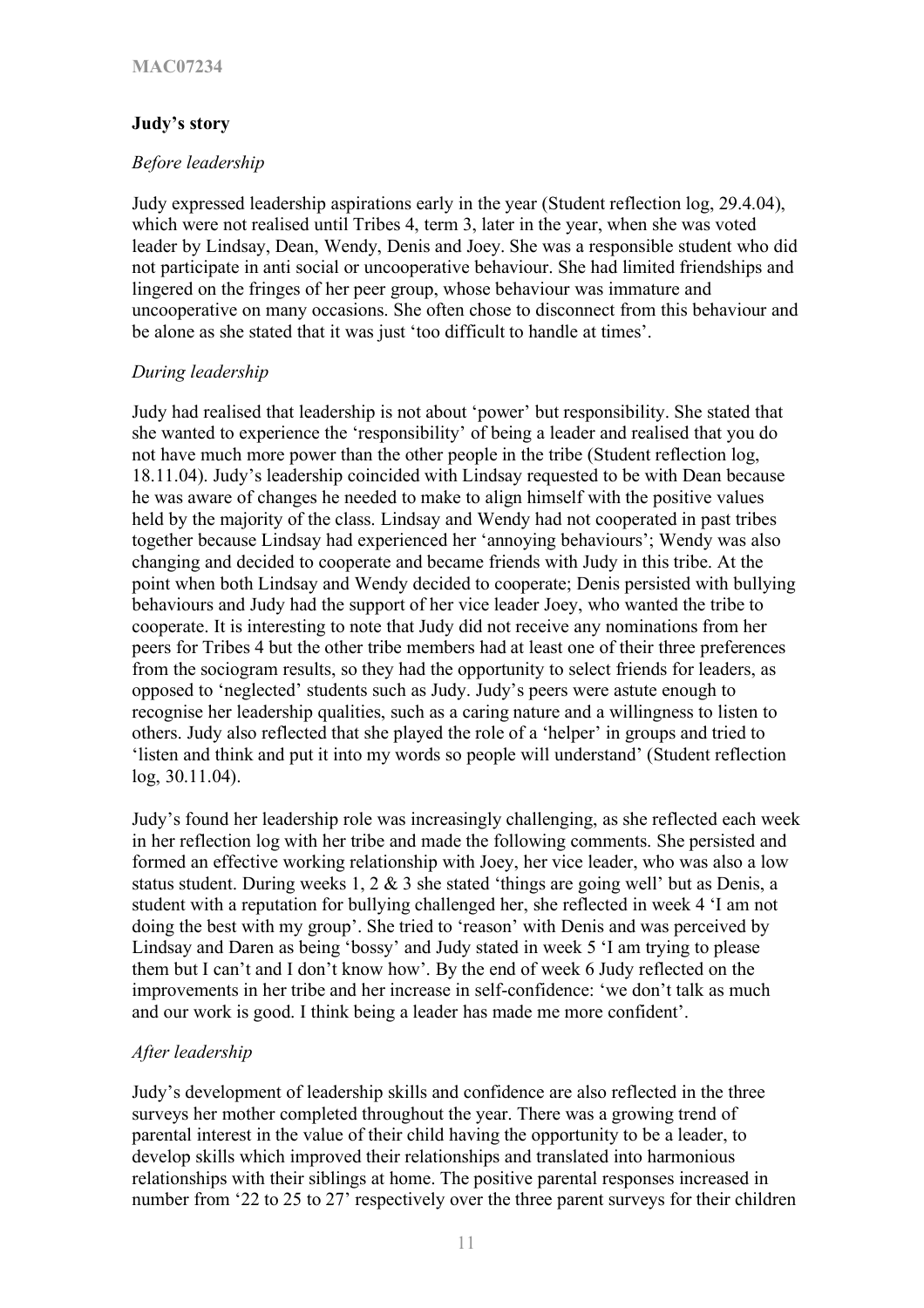to be a leader, which was simultaneously supported by students requesting leadership opportunities. Parent responses indicated that their children enjoyed the challenges of leadership and it gave them insight into how difficult it can be. There was also a trend in the parent surveys to give more feedback as the year progressed because their children provided more information about how they were participating at school as in the examples of Judy's mother which follows.

Judy has not talked about school or the classroom activity at home as she seems to keep school and home completely separate (Parent survey 1, Judy's mother, April 2004).

Judy is enjoying being a leader very much. Throughout the holidays she discussed problems she might encounter and said she would probably need her  $2<sup>nd</sup>$  in charge to assist with them. In many ways she is a very logical thinker and quite often has a good grasp of the 'bigger picture' although she is no academic. She often surprises us with thinking through about how situations affect people – without any prompting. (Parent survey 2, Judy's mother, August 2004)

Judy has achieved more academically this year and gives me a little more feedback on school/people than she used to. She has always been mature but has been willing to take on responsibilities that she may not have considered in the past. (Parent survey 3, Judy's mother, November 2004)

#### *Judy and Lindsay - changing patterns of participation*

The teacher noted the mature approach Judy demonstrated in her leadership role, which was supported by Lindsay and Dean, who tried to ease the tension created when Denis would not cooperate. One could argue that Lindsay was wrestling with the dilemma of helping Dean academically as a means of avoiding 'managing' or 'confronting' Denis's uncooperative behaviour that was left for Judy and Joey to manage. They both voted for Judy as leader and trusted that she would try her best to create a harmonious group.

During Tribes 4 Lindsay started to cooperate with Wendy, as he got to know her better and developed empathy for her as a friend and he noticed these changes in her behaviour.

She makes burping noises and I can't do my work. She sucks her hair. (Student reflection log, 4.3.04, Lindsay)

I feel miserable and angry because she is still annoying. She eats her hair and makes stupid noises on purpose to annoy me. (Student reflection log, 11.3.04, Lindsay)

In the first two Tribes I didn't get along with Wendy and then in Tribes 4 we got along. She was mean to everyone in the group and she didn't care if people were mean to her. She's exactly like my mum. If you're mean to her she's mean right back…We talked more in the fourth tribe and that helped me understand her better. Wendy changed because at first she had no friends. Then she made some because people started to know her. That made her a nicer person. (Student interview, Lindsay, 10.11.04)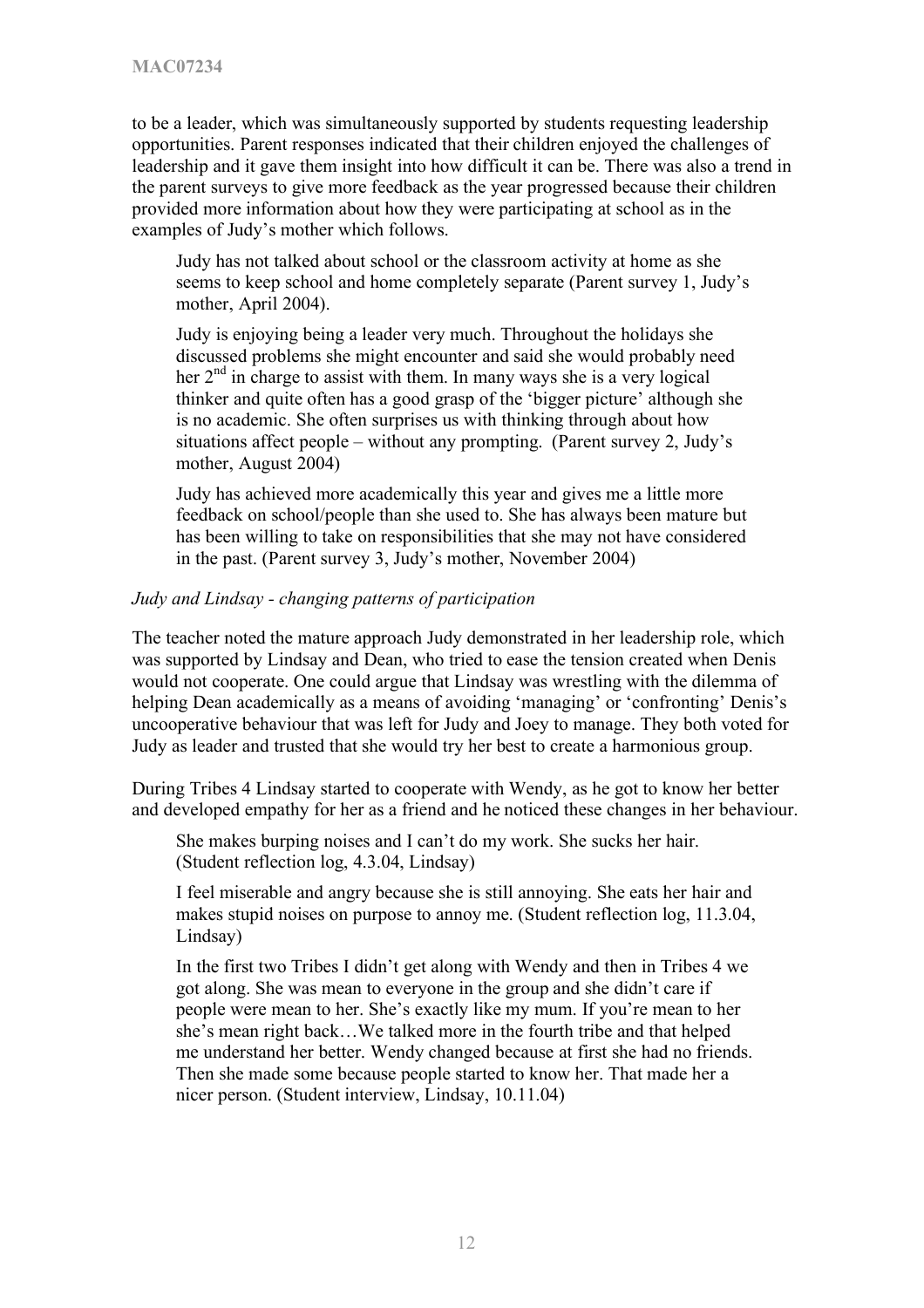Wendy's interview revealed insights that Lindsay had already made, in the fact that Wendy did not have friends at the start of the year but learned to get to know people better and realised the effect of her behaviours which annoyed her peers.

Being in Tribes has helped me to get to know people better. I didn't know most people at the start of the year. I am a friend with all the year 4's and I have other friends in other classes. Being a leader was hard. The boys had no self-control and it didn't change when they moved seats. (Student interview, Wendy, 8.11.05)

Tribes 4 had ongoing problems for Judy, which took the Term to resolve, but Judy's personal growth is reflected in her mother's comments on parent survey 3, which also provide evidence that she was interacting with her mother to solve her leadership challenges.

When Judy was a leader she found it more challenging than she anticipated. She enjoyed the responsibility of organising (collecting) items for the group's activities but said that people wouldn't listen when they were supposed to. She actually became quite concerned over seating arrangements at one stage (i.e., to eliminate talking, squabbles). It was interesting to see how she coped with leadership and it has given her insight into what leaderships entails, which I think, is a valuable experience in itself. (Parent survey 3, Judy's mother, November 2004)

Lindsay and Judy are two students who provide evidence 'leadership for all' students with teacher and peer support increased student empathy, discouraged bullying and antisocial behaviours and transformed attitudes, leading to improved interaction and participation. Wendy was a critical social connection for both Lindsay and Judy in their leadership roles in Tribes 2 and 4 respectively. As Wendy changed her behaviours friendships developed amongst herself, Lindsay and Judy, which did not happen earlier in the year. Claire was a critical social connection Judy made in Tribes 3 and when Claire was leader in Tribes 5, she had Lindsay and Judy's support because of their prior leadership experiences and developing friendship.

## **Anna's story**

#### *Before leadership*

In contrast to the 2004, the 2007 class had better baseline pro social skills and seemed 'ready' to learn how to be effective leaders. The challenges that Judy and Lindsay faced throughout the year are also evident much earlier in the 2007 class but there is a greater 'feeling' of positive cohesion in the 2007 class and more student control during class meetings. Peer selected leaders in the first round of tribes (2007) who were not all effective leaders and some groups held raffles, as they could not agree. The social networks for leadership have evolved much earlier as evidenced in class meetings during Tribes 2 where students who are shy and struggle academically, have spoken openly to address their concerns in a positive manner. The momentum of support for the leaders has allowed spaces in the classroom where leaders can state 'I feel frustrated because two group members continue to break our class agreements; I don't feel respected as a leader because some group members do not do what I ask'. In response, other leaders from Tribes 1 show their support with their comments such as,' I understand how you feel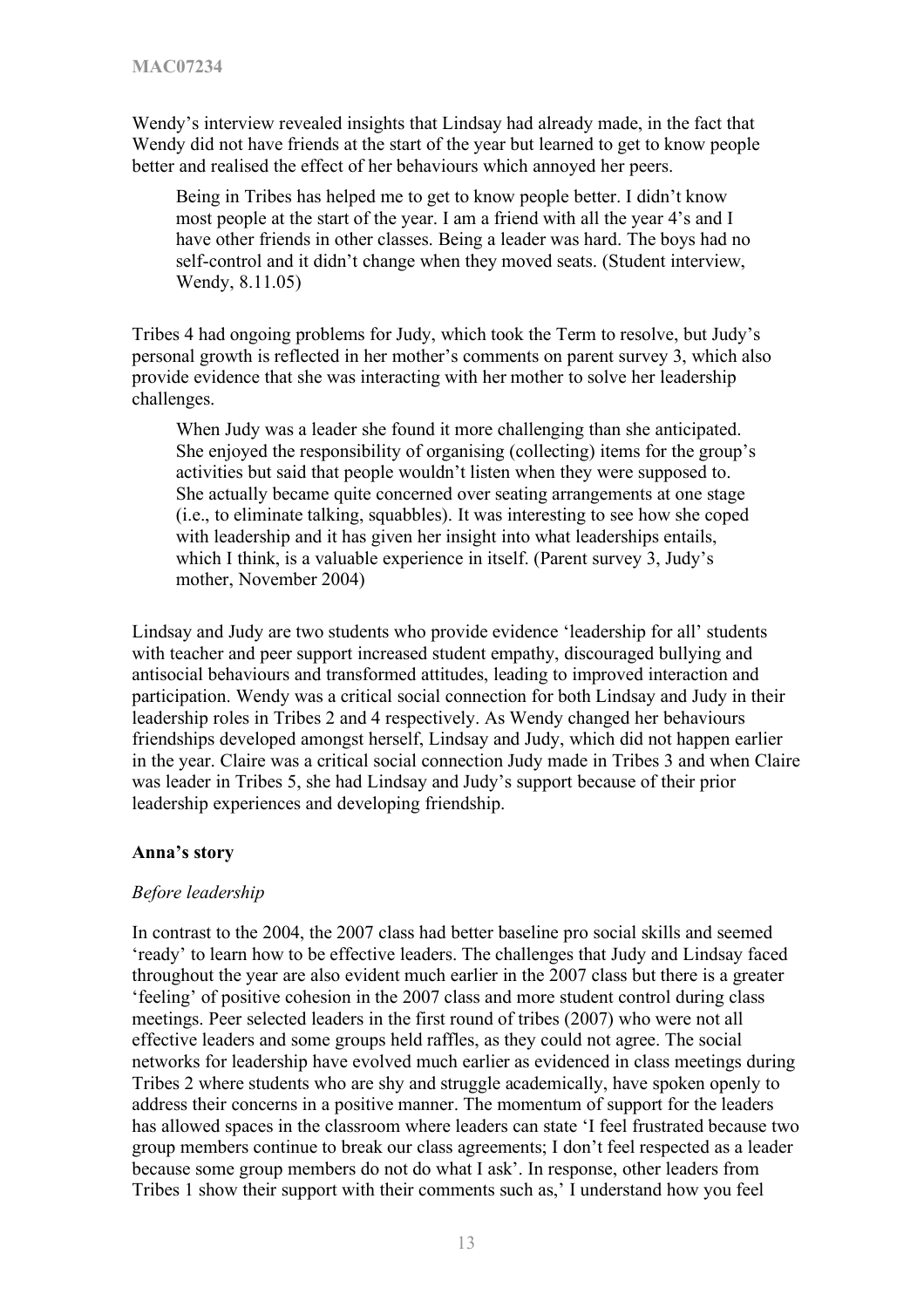because I had a similar situation with my group' and then offer suggestions. This is powerfully emotive language that is making students re evaluate their behaviour in their tribe as in Anna's leadership role in semester one.

## *During leadership*

Anna's mother did not initially perceive that her daughter had the skills necessary for leadership but Anna quickly demonstrated patience and negotiation skills during the group discussions which she led. She used peers' names as she addressed each person individually. She used 'wait time' effectively and would ask if they needed more time and then she would come back to them. During class meetings she was polite and assertive and did not name individuals and modelled, as the teacher had previously scaffolded to all students, how to talk about issues in general terms. She acknowledged the positive changes in her tribe and sought assistance from her peers to address issues she could not answer herself during class meetings. Anna became frustrated with two boys in her tribe, Sean and James, during the  $5<sup>th</sup>$  week of Tribes 2 and her mother stated that Anna was 'grumpy' at home which was out of character for her. Both boys recognised their problems, took responsibility for their behaviour and were willing to change, as evidence in what they wrote *before* the class meeting took place in week 5. Sean wrote:

I feel very unhappy the way our group talks so much when we are in a whole group…sometimes we can be quiet and very responsible. My ideas are to be as far apart as possible from James so then we can be a good and helpful group and hopefully be very responsible (Student reflection log, Sean, 25.5.07).

James stated that he was feeling frustrated but also recognised his problem:

Things that I could improve are to try and not talk to Sean only when it is appropriate. I feel frustrated because I just do sometimes. My ideas are we could have a 'chill out zone' when we could read 'Indian in the cupboard' (Student reflection log, James, 25.5.07).

## *After leadership*

Anna needed teacher and peer support and feedback to understand that she was an effective leader and encouragement that her patience would result in positive changes once Sean and James took responsibility for their behaviour. Sean's changing pattern of behaviour was noted by his peers when he was nominated and elected 'team member of the week'. The tribe recognised that Sean was trying to have self control; be cooperative and not talk unnecessarily to James. Anna's leadership qualities were also recognised by her tribe when she was also nominated and elected 'team member of the week' on another occasion. Even though Anna did not have another leadership role during the year she continued to participate in a supportive role for her peers in her new tribes and during class meetings.

## **Changing patterns of participation – significance for improving interaction**

The student vignettes illustrate how interaction and participation was improved through the strategic development of stronger social networks and leadership skills. Wendy's social networks overlapped and influenced both Lindsay and Judy's relationships and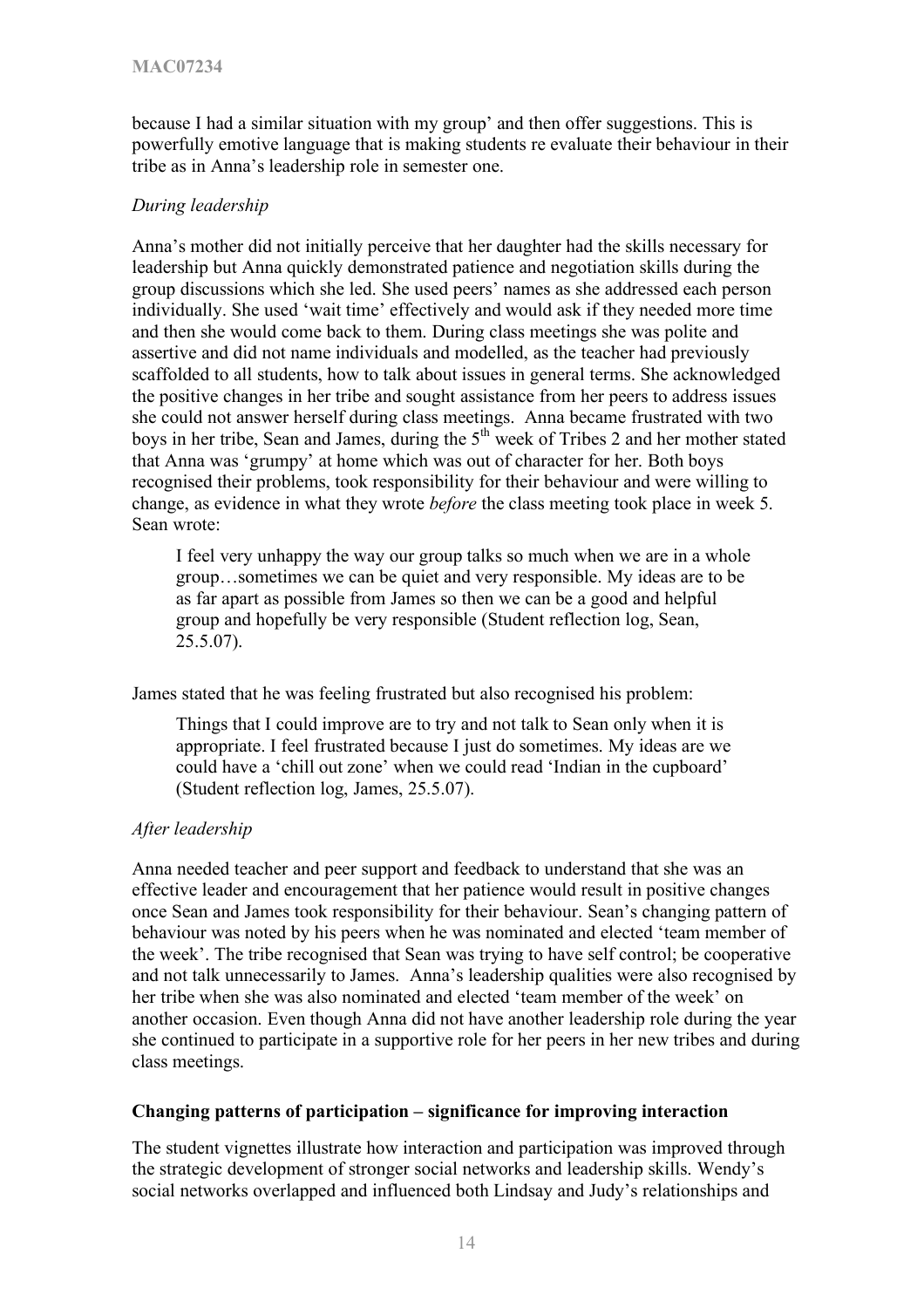their perceptions of acceptable behaviour. Judy's friendship with Claire in Tribes 3 was later reignited when they were together in Tribes 5, and Lindsay was their leader. Anna's initial relationship with John in Tribes 1 did not affect her to the same degree until she became a caring leader in Tribes 2 and wanted her tribe to cooperate. Anna's friendship with her leader in Tribes 1 became a source of support as she understood Anna's frustrations with James, which she articulated to Anna during class meetings. Then other tribe leaders would follow and say that they understood how Anna felt because they felt the same way when members would not cooperate. One could argue that the 2007 class developed empathy and support for each other at a much earlier stage in the tribes process because more students wanted to cooperate and there was little anti social behaviour amongst the students. Alison who had been a talkative student in Tribes 1 (2007) also changed to become a hard working student in Tribes 2 and made comments that she felt she deserved to be voted 'team leader of the week' because she had maintained such behaviour for some months. Just as Lindsay could misbehave with certain students, Alison has similar tendencies but changing social groups created new spaces and opportunities for change.

## **Conclusion**

The journeys of Lindsay, Judy and Anna illustrate the complexity of 'leadership in action' and the importance of developing positive relationships and support networks to facilitate the development of effective leadership skills within the context of a collaborative classroom. Goos, Galbraith & Renshaw (2002) discuss collaboration in the context of Mathematical learning and metacognitive processes and state that there is likely to be disagreement during the processes, which was the case for the students described in this paper.

Collaborative interaction need not be based purely upon agreement and cooperation, but may also include disagreement and conflict. Thus the process of co-constructing understanding is more complex than simply reaching consensus… (Goos *et al*, 2002, p. 196)

Students experienced both the positive and negative aspects of leadership responsibility and the complex, dynamic and interactive social networks created mediated spaces for changes in student behaviour and the development of leadership skills. Vygotsky's notion of the zone of proximal development (ZPD) provided a coherent rationale for classroom practices that developed a collaborative classroom based on values that promoted democratic decision making. The teacher and more able peers supported these students in a dynamic and authentic process where students continually reflected on their values and behaviour within their social groups and within the classroom context.

The outcomes of leadership development in the collaborative classroom improved interaction and participation and the social networks promoted and supported student leadership for the 'individual' as well as the 'group'. These students' stories also extend our views about the stereotypes of leadership, which is often focused on socially and academically able students. Most students had successful leadership experiences in these classes because they respected each other and the teacher immersed students in activities such as the weekly class meetings that modelled language that was saturated in values based on 'mutual respect' which provided sociocultural scaffolds for all students.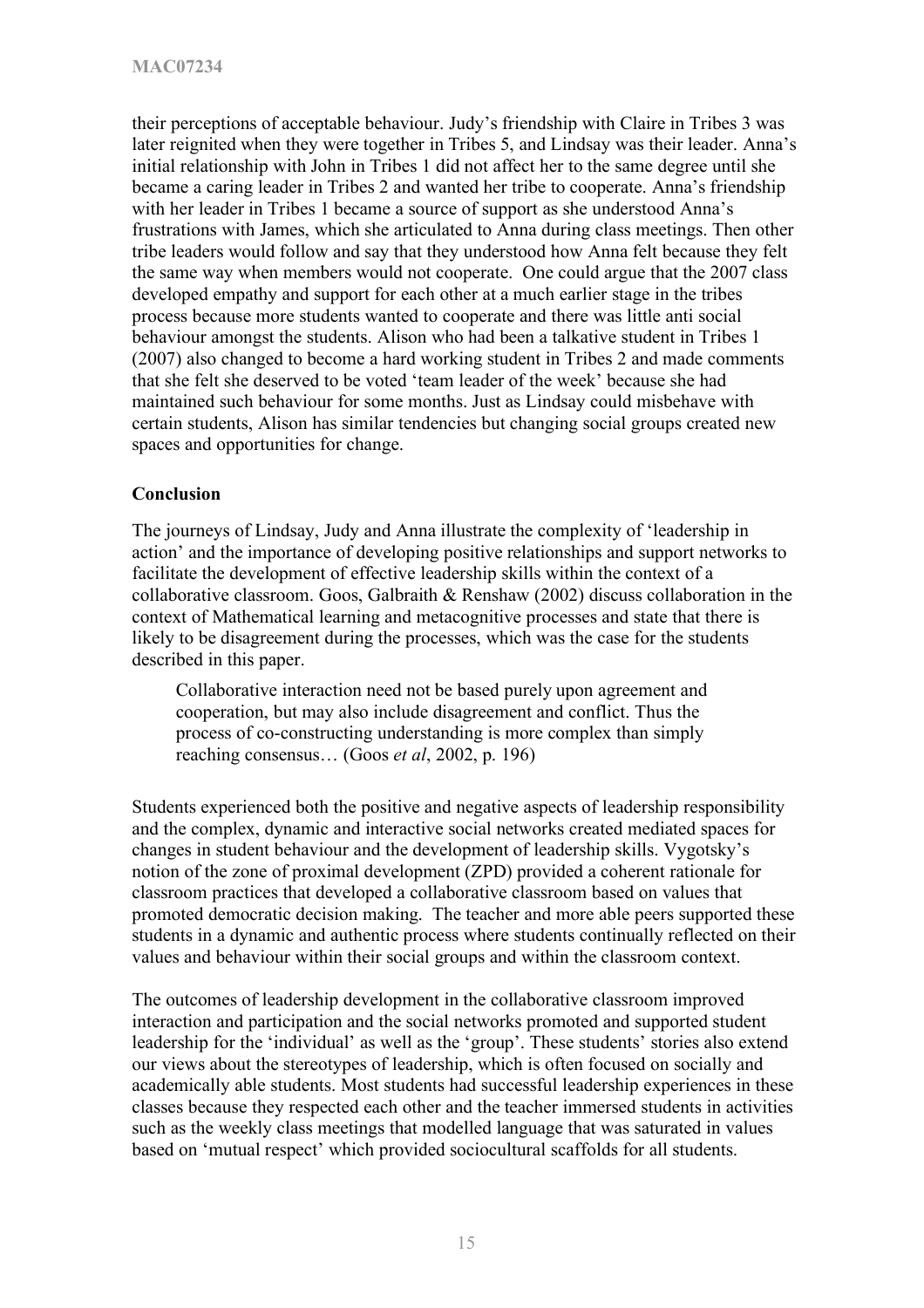The closing comments support that the prerequisites for improving interaction and participation lie in further understanding how to scaffold student development of communicative processes, interpersonal skills and community membership into school cultures that support student leadership for all students.

Students have developed very sophisticated understandings of friends and how friendship groups work. Leadership skills have developed which have facilitated group work…All students are happy to be at school because it is a safe and supportive environment…Some students were regular offenders and have recognised the change in themselves by saying that they are rarely in trouble and rarely go to the office. When students are interviewed by the administration they are polite, assertive and honest which allows the problem to be sorted out rapidly. (Teacher's observations, Critical friend and deputy principal, 7.12.04)

#### **References**

- Ashman, A.F. & Gillies, R.M. (2003). Peer support networks in school and community settings. In R. M. Gillies & A. F. Ashman (Eds.), *Co-operative learning. The social and intellectual outcomes of learning in groups* (pp. 198-209*).* London: RoutledgeFalmer.
- Australian Government (2005). *The national framework for values education in Australian schools.* Department of Education, Science and Training.
- Bennett, B. & Smilanich, P. (1994). *Classroom management. A thinking & caring approach.* Toronto, Ontario: Bookation Inc.
- Bruner, J. (1986). *Actual minds, possible worlds*. Cambridge, Mass: Harvard University Press.
- Cumming-Potvin, W., Renshaw, P. & van Kraayenoord, C. (2003). Scaffolding and bilingual shared reading experiences: Promoting primary school students' learning and development. *Australian Journal of Language and Literacy, 26*(2), 54-68*.*
- Curriculum Council (1998). *Curriculum framework: for kindergarten to year 12 education in Western Australia.* Perth: Curriculum Council WA.
- Daniels, H. (2001). *Vygotsky and pedagogy*. London: Routledge Falmer.
- Gibbs, J. (2001). *Tribes: a new way of learning together*. Windsor, CA: Centre Source systems.
- Gillies, R. M. (2003). Structuring co-operative learning experiences in primary schools. In R. M. Gillies & A. F. Ashman (Eds.), *Co-operative learning. The social and intellectual outcomes of learning in groups* (pp. 36-53). London: RoutledgeFalmer.
- Gillies, R. & Ashman, A. (1996). Teaching collaborative skills to primary school children in classroom-based work groups. *Learning and instruction, 6,* 187-200.
- Glasser, W. (1969). *Schools without failure*. New York: Harper & Row publishers.
- Goos, M., Galbraith, P. & Renshaw, P. (2002). Socially mediated metacognition: creating collaborative zones of proximal development in small group problem solving. *Educational studies in Mathematics, 49*, 193-223.
- Hart, S. (1992). Collaborative classrooms. In T. Booth, W. Swann, M. Masterton & P.Potts. (Eds) *Learning for all: Curricula for diversity in education*. London: Routeldge.